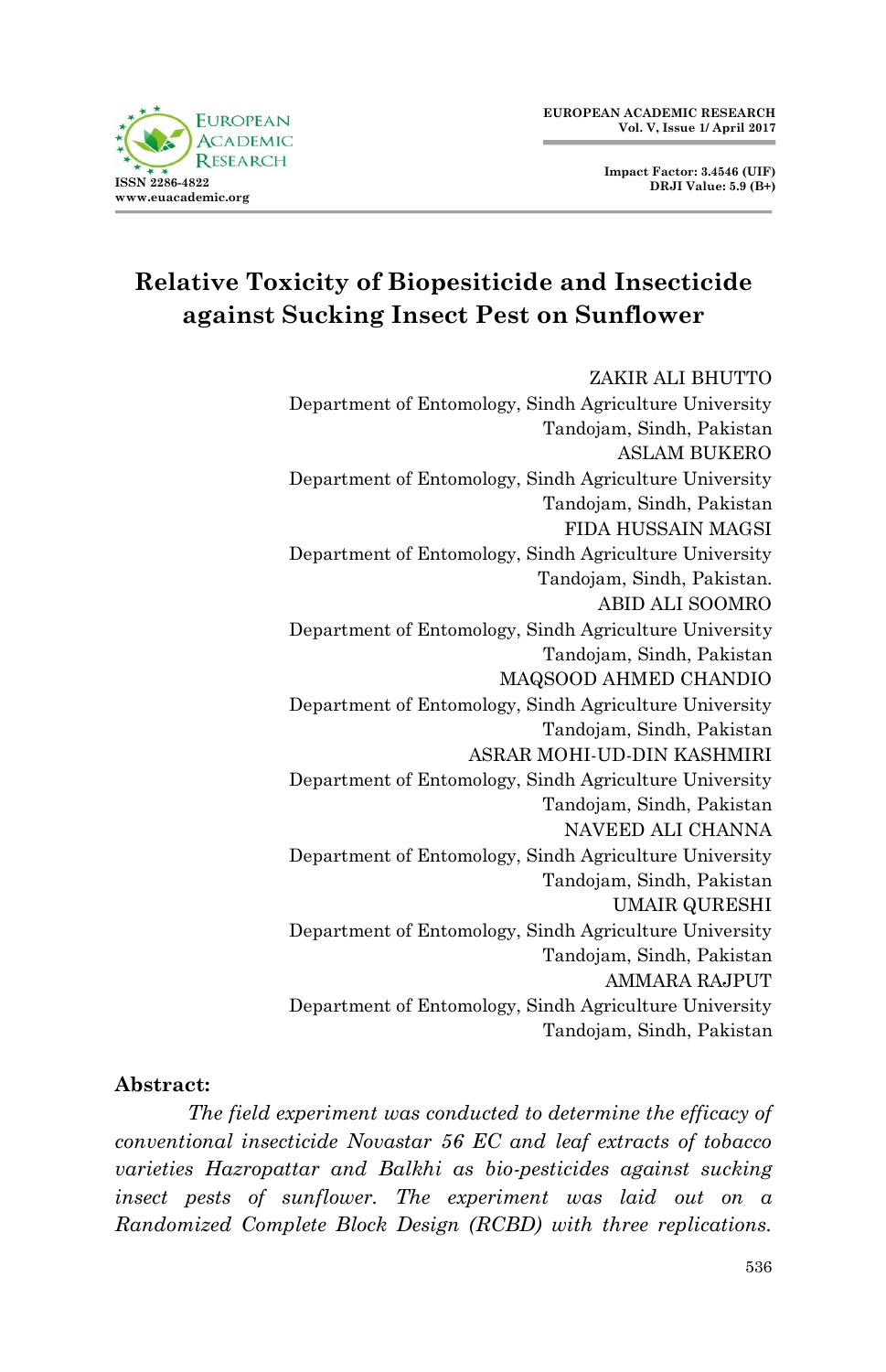*Pre-treatment population of sucking insect pests was recoded one day before application and post-treatment after 1st,4th, 7th and 10th day after application. The reduction % in the populations of Amarasca bigutulla bigutulla (Ishida), Bemisia tabaci (Genn.) and Thrip tabaci were calculated for post- treatment intervals. Maximum reduction in the population of A. b. biguttula was recorded as (73.86 %) at 7 DAS in the plot treated with insecticide Novastar 56 EC as compared to biopesticides Hazropattar (40.15 %) and Balkhi (34.09 %) leaf extracts at 4 DAS, respectively. The population of Bemisia tabacii was reduced to (76.74 %) at 7 DAS by Novastar. Whereas, leaf extracts of Hazropattar and Balkhi reduced B. tabaci population to (46.32 %) and (38.95 %), respectively at 7 DAS. The population of Thrip was reduced to (71.17 %) at 7 DAS by Novastar followed leaf extracts of Hazropattar (46.40 %) at 4 DAS and Balkhi (18.99 %) at 7 DAS. Similar trend of reduction in the population of sucking insect pests was recorded after 2nd spray. Maximum reduction in the population of A. b. biguttula was observed as (70.69 %) in the plot treated with Novastar followed Hazropattar (45.52 %) and Balkhi (39.07 %), respectively. Maximum reduction (77.67%) in the population of whitefly was recorded in the plots treated with Novastar followed by Hazropattar (44.95 %) and Balkhi (38.87 %). The population of Thrip was reduced to (76.39 %) by Novastar followed Hazropattar (46.44 %) and Balkhi (22.31 %), respectively. The analysis of variance showed significant difference in the efficacy of insecticide and Bio-pesticides at (P<0.05). The maximum yield of sunflower was obtained from the plots treated with insecticide Novastar 56 EC followed leaf extracts of Hazropattar and Balkhi, respectively. It is concluded that insecticide and bio-pesticides significantly reduced the population of sucking insect pests. It is suggested that bio-pesticides are environmentally safe and should be sprayed with a gap of short intervals to avoid the infestation of sucking insect pests on sunflower.*

**Key words**: Toxicity, Insecticide, Bio-pesticide, Sucking insect Pests, Sunflower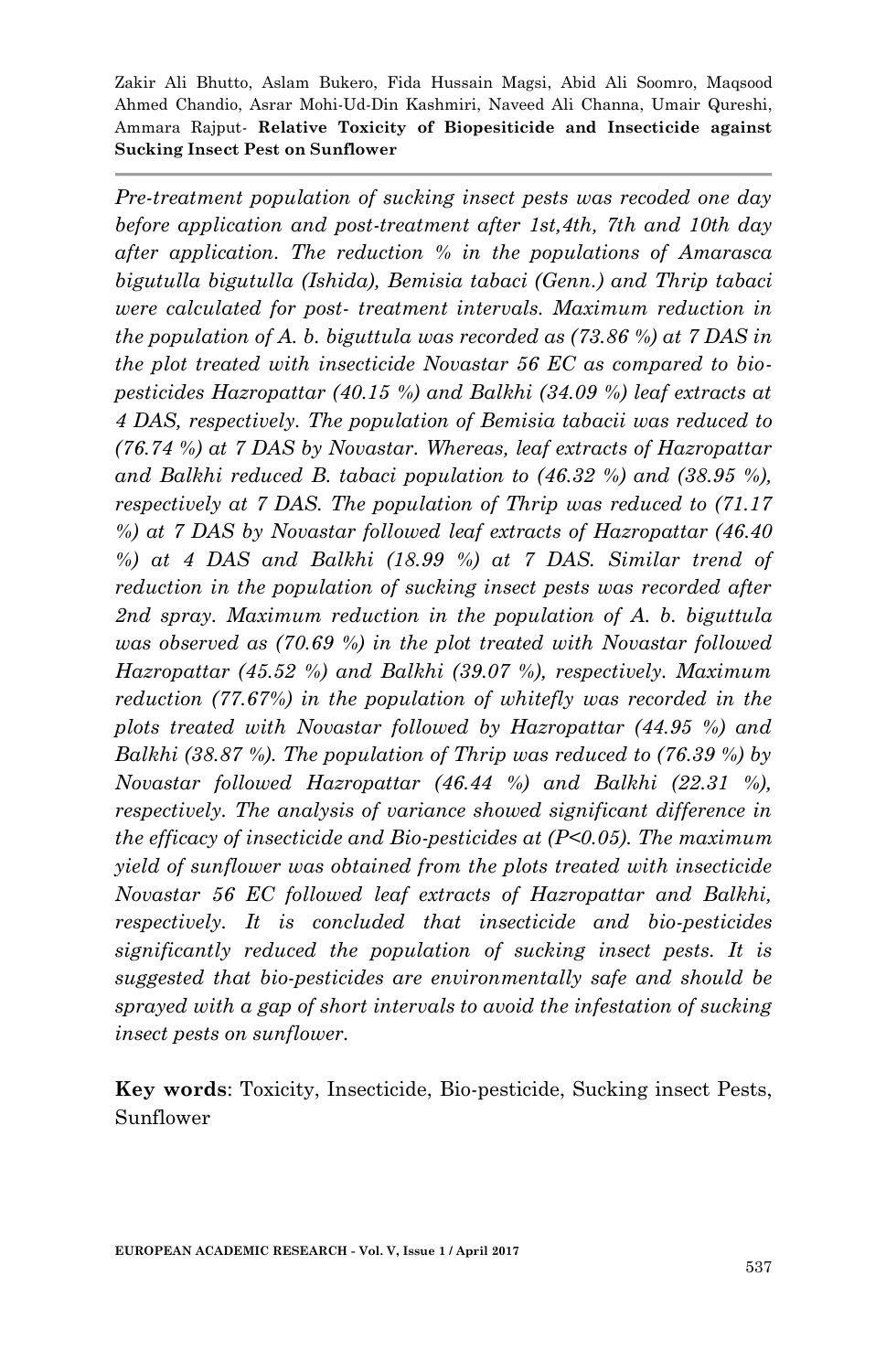#### **INTRODUCTION**

Sunflower (*Helianthus annus. L*), related to the family composite and grown as eat able oil producing crop; and Pakistan cultivated sunflower since 1960 [9] [4]. It is a significant crop that is high yielding, small period and oil seed crop; and it adapts well in subsisting cropping systems and can be grown without replacing any other particular crop [1]. Sunflower oil is fairly delightful and contains soluble vitamins A, D, E and K. It used in production of margarine; and sunflower cake is consumed by castles as cattle feed [7]. Sucking pests serve as vector for virus and other infectious diseases and sucking pest are main risk which effect on the production of sunflower. For instance, infestation of *Jassid (Amrasca devestons)* may lead to leaf curling, chlorosis and premature senescence [13]. Throughout, the dominant sucking insect pest of sunflower are Jassids. The insect pest spectrum of sunflower is quite complex which damaged the successful production Sunflower. More of these insect pests eventually results in a vast reduction of yield concerns in sunflower production throughout the world [5]. The use of synthetic chemical insecticides has produced many problems, such as secondary pests' livestock, beneficial insects, fish, pollinators and 2 Most of chemical synthetic insecticides are harmful to health, and environment [11]. Within these conditions, it became important to discover actual eco-friendly alternate for management of different insect pests of Sunflower (*Helianthus annus*). [14]. Bio-pesticides or Botanical extracts are plantbased insecticides, which are naturally slow acting elements and habitually harmless to non-target organisms and to environment as compared to conventional chemical pesticides. Botanical insecticides have been recorded with low residual consequences. Plant-based pesticides have biologically active elements due to which resistance is not build up in directed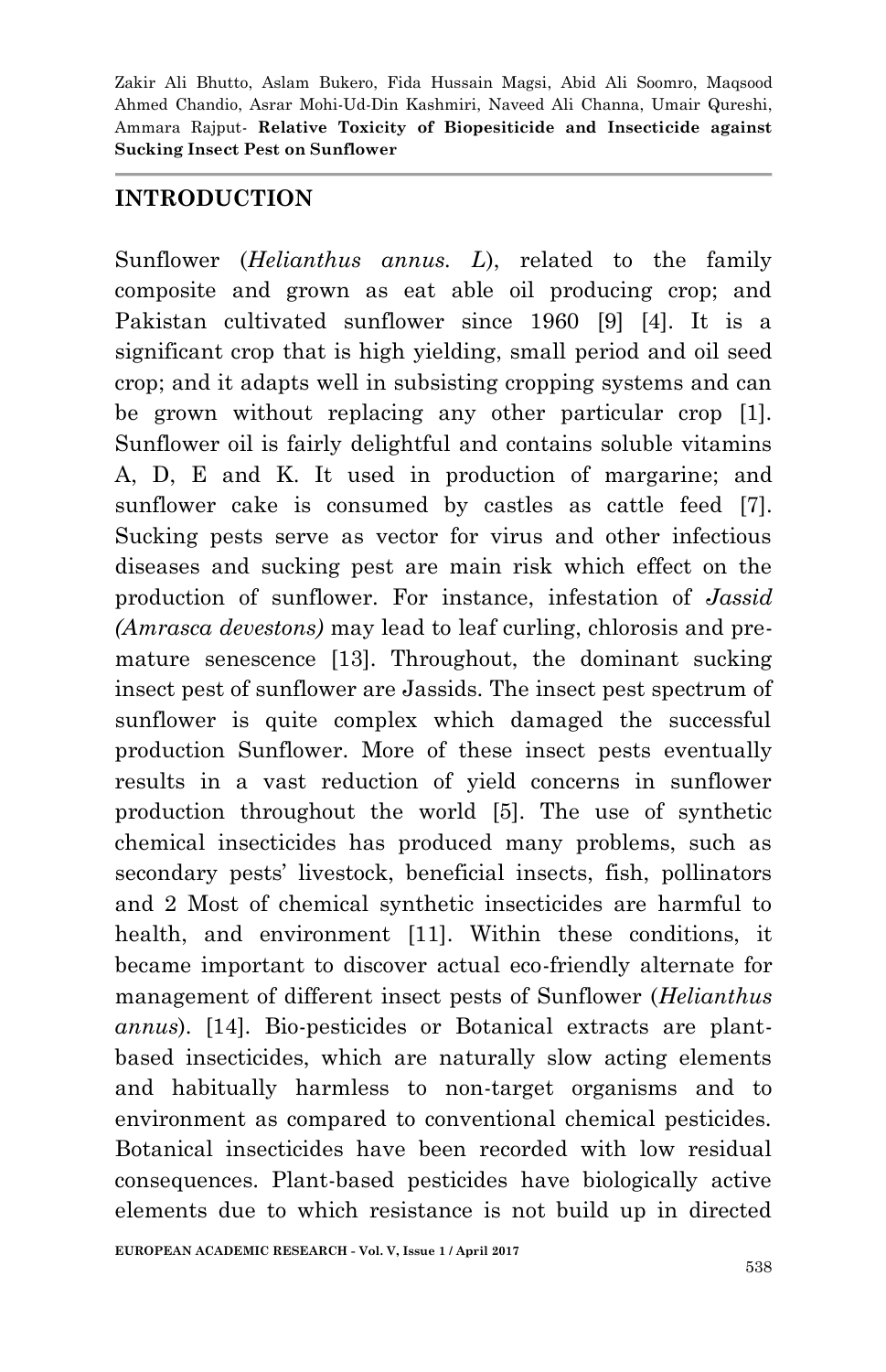insect pests and pathogens. Many scientists have suggested the application of botanical pesticides or biopesticides with minimum ill effects [8] [12]. Insect pests are major threat in the Indian subcontinent. Sunflower (*Helianthus annus*), more than fifty insect species have been recorded on sunflower, sucking pests, jassid (*Amrasca biguttula biguttula ishida*), cutworms (*Agrotis* spp.), thrips (*Thrips tabaci*), White fly (*Bemisia tabaci*), capitulum borer (*Helicoverpa armigera*) and defoliators are major pests of economic concern [3]. So in this sense there will be a great need to work on "Relative toxicity of Bio-pesticide and insecticide against sucking insect pests on sunflower." The findings of present results will be useful for growers to manage arthropod insect pests without using of agrochemicals. This will make the environment safe for human and animals as well.

## **MATERIAL AND METHODS**

A field study was conducted at the experiment area of Agronomy Section, SAU, Tando jam during 2015. The field was prepared according to Randomized Complete Block Design (RCBD) with four replicates. The sub plot was (3×4 ft.). Synthetic insecticide Novastar 56 EC (Product of FMC) and extract of two varieties of Tobacco Hazropattar and Balhi 500g was applied. The leaves of each variety was grinded in powder separately. The powder was soaked overnight in 5 liters of distilled water. The soaked materials was sieved in muslin cloth to have leaf extract of each tobacco variety separately. Sunflower variety HO-I was cultivated by drilling method. When insect pests was appeared and reached to ETL level, the crop was sprayed with synthetic insecticide as T1=Novstar (15ml/3lit water), T2= Hazropattar tobacco extract (3 lit./Plot) T3= Balhi tobacco extract (3 lit./Plot) and the data of each treatment was compared with T4= Control plot. The data was obtained by selected 5 plants from each replication 3 leaves per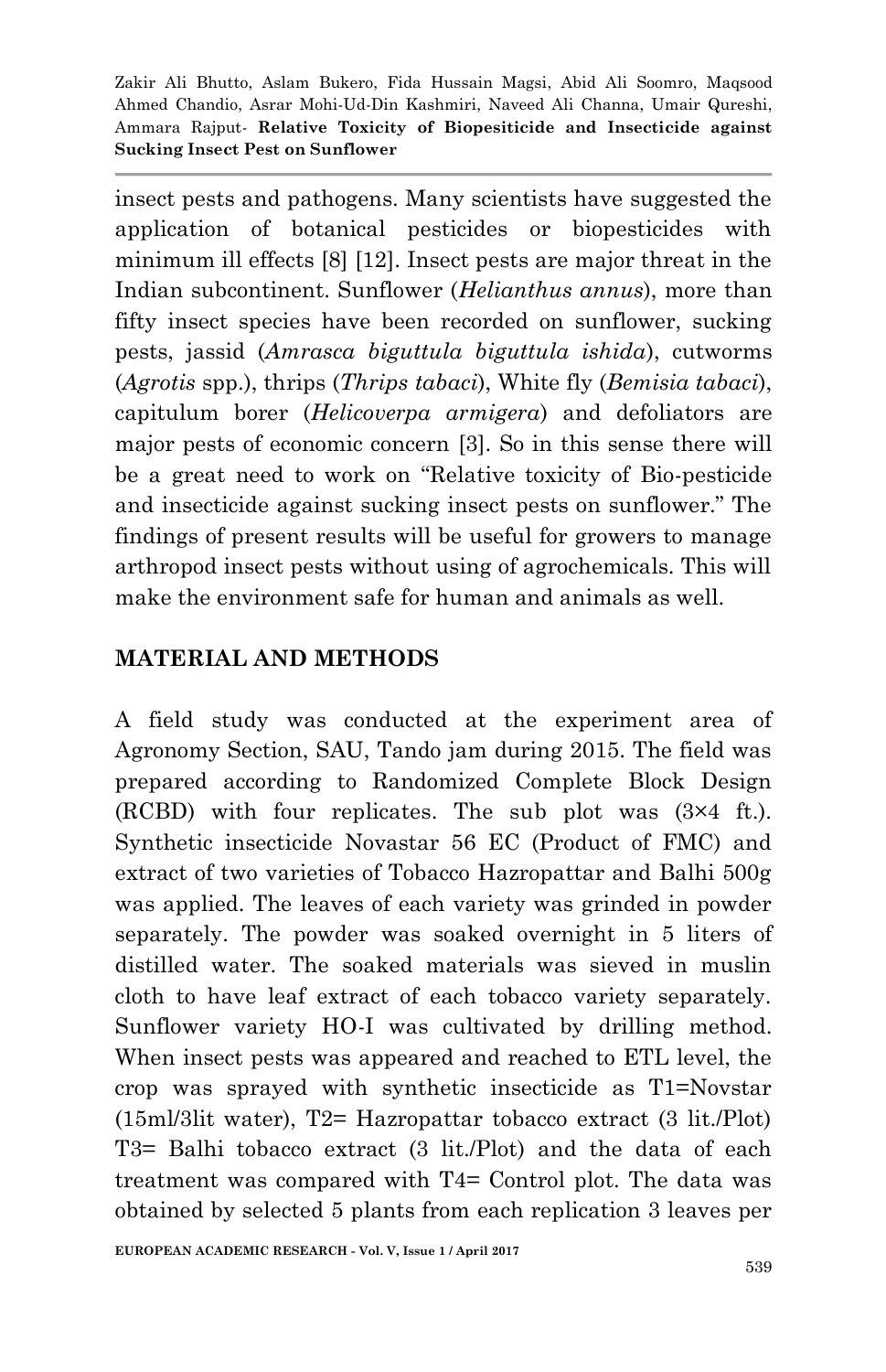plant, one leaf each from top, middle and bottom of the ected plant was examined for insect pest population. Pre-treatment observation was taken 24 hours before application of insecticides and Post treatment data was recorded at 1 DAS (Days after spray), 4 DAS, 7 DAS and 10 DAS. The crop was sprayed twice at the intervals of 10 days. The reduction percent of insect population was calculated by using Abbott's formula (Abbott, 1925).

Reduction  $\% = (1 - n \text{ in T after treatment}) \times 100$ n in Co after treatment

#### **RESULTS**

# **Effect of insecticide and Bio-pesticide on sucking insect pests after first spray Sunflower.**

## **Jassid,** *Amrasca biguttula biguttula*

The result presented in Table 1 indicated that maximum reduction in the population of *A. b. biguttula* was recorded 3.45/ leaf (73.86 %) after 7 DAS (Days After Spray) in the plot treated with insecticide Novastar 56 EC followed 4.7/leaf (68.67 %), 3.8/leaf (68.60 %) and 6.45 /leaf(42.92 %) after 10 DAS, 4 DAS and 1 DAS, respectively. In the plot treated with bio-pesticides (Tobacco extracts) showed that the maximum population reduction was recoded 6.5/leaf (46.20 %) after 4 DAS (Days After Spray) in the plot treated with Hazropattar followed 7.9/leaf (40.15 %), 7.8/leaf (30.97 %) and 8.3 (44.67 %) after 7 DAS, 1 DAS and 10 DAS, respectively. Similarly, another bio pesticides were tested that indicated that the maximum reduction in population was observed 7.9/leaf (34.71 %) after 4 DAS (Days After Spray) in the plot treated with Balkhi followed, 8.7/leaf (34.09 %), 10.3 (31.33 %) and after 8.4/leaf (25.66 %) after 7 DAS, 10 DAS and 1DAS, respectively. In the light of above findings it was observed that the maximum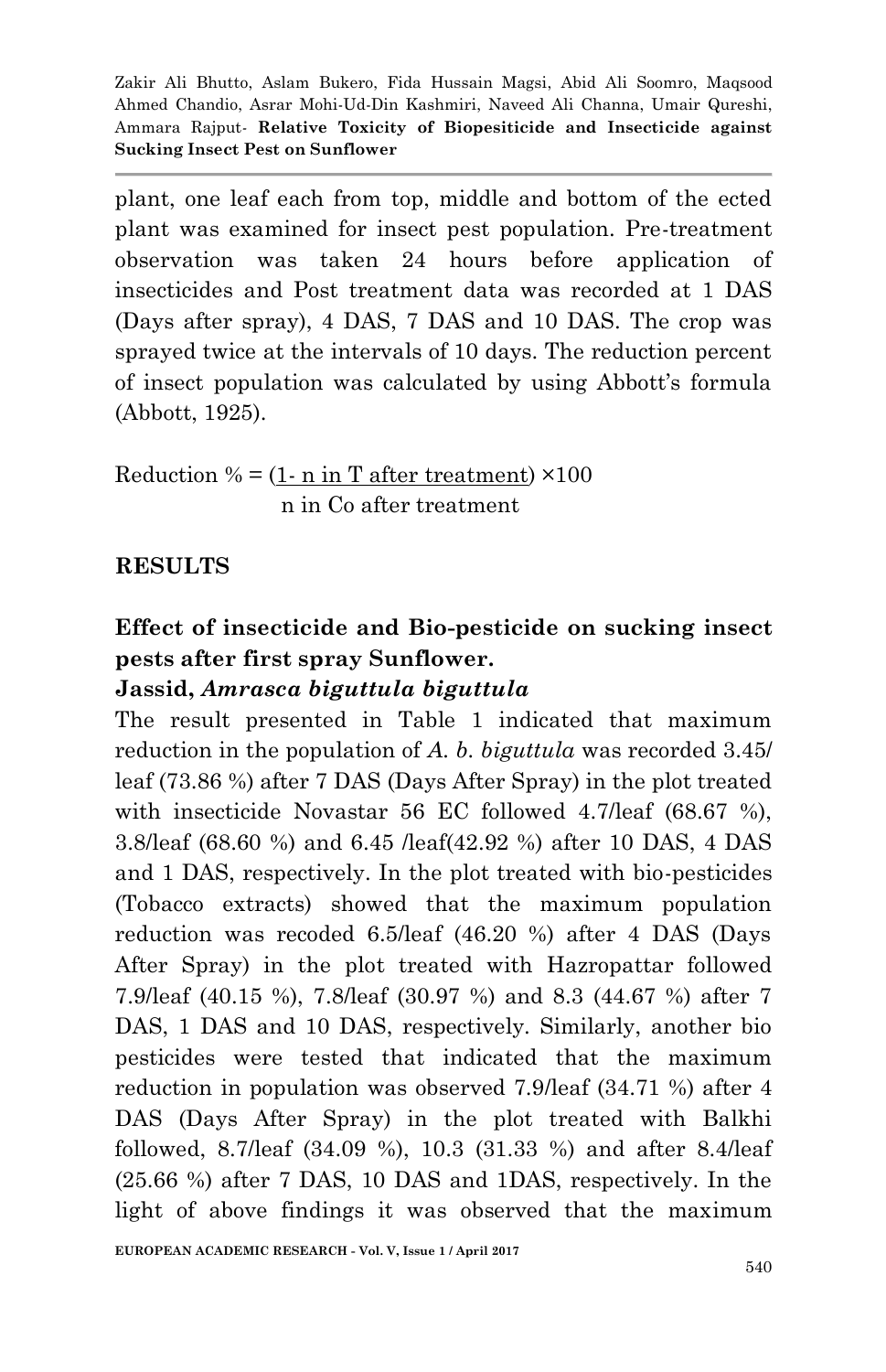reduction in the population was observed when plot treated with insecticide Novastar 56 EC after 7 DAS. Whereas, in plot treated with Bio-pesticide Hazropattar (Tobacoo variety) extracts effectively reduced the maximum population after 4 DAS exposure. Similarly, Balkhi (Tobacco variety) gradually reduced the population and reached to its maximum level after 4 DAS exposure interval. The analysis of variance indicated that there is significant difference in between Novastar and Biopesticides and exposure intervals of foliar application on respective host crop (*P<0.05*).

**Table 1 Effect of insecticide and bio-pesticides on the population build-up of Jassid,** *Amrasca biguttula biguttula* **in sunflower field after 1st spray.**

| <b>Treatments</b>  | Pre-<br>treatment/leaf | Post-treatment/leaf         |                             |                   |                               |                       |  |  |
|--------------------|------------------------|-----------------------------|-----------------------------|-------------------|-------------------------------|-----------------------|--|--|
|                    |                        | 1 DAS                       | 4 DAS                       | 7 DAS             | 10 DAS                        | Max<br>Reduction<br>% |  |  |
| <b>Novastar</b>    | 7.9                    | 6.45h<br>(42.92)            | 3.8 <sub>1</sub><br>(98.60) | 3.45 比<br>(73.86) | 4.7 i<br>(68.67)              | 73.86                 |  |  |
| <b>Hazropattar</b> | 8.6                    | 7.8 <sub>q</sub><br>(30.97) | $6.5$ ah<br>(46.20)         | 7.3q<br>(44.70)   | 8.3f<br>(44.67)               | 44.67                 |  |  |
| Balkhi             | 9.2                    | 8.4f<br>(25.66)             | 7.9 <sub>g</sub><br>(34.71) | 8.7f<br>(34.09)   | 10.3 <sub>de</sub><br>(31.33) | 34.71                 |  |  |
| Control            | 8.8                    | 11.3d                       | 12.1c                       | 13.2 <sub>b</sub> | 15.0a                         |                       |  |  |

## **Whitefly,** *Bemisia tabacii*

The result depicted in Table 2 showed that the population of *Bemisia tabacii* reduced significantly and reached its maximum after application of insecticide and bio-pesticide. The maximum reduction in population was seen 2.21/ leaf (76.74 %) after 7 DAS (Days After Spray) exposures of insecticide Novastar 56 EC followed 2.8/leaf (72.55 %), 3.2/leaf (64.04 %) and 4.5/leaf (42.31 %) after 10 DAS, 4 DAS and 1 DAS, respectively. The result further revealed that the plot treated with bio-pesticide Hazropattar (Tobacco extracts) displayed the maximum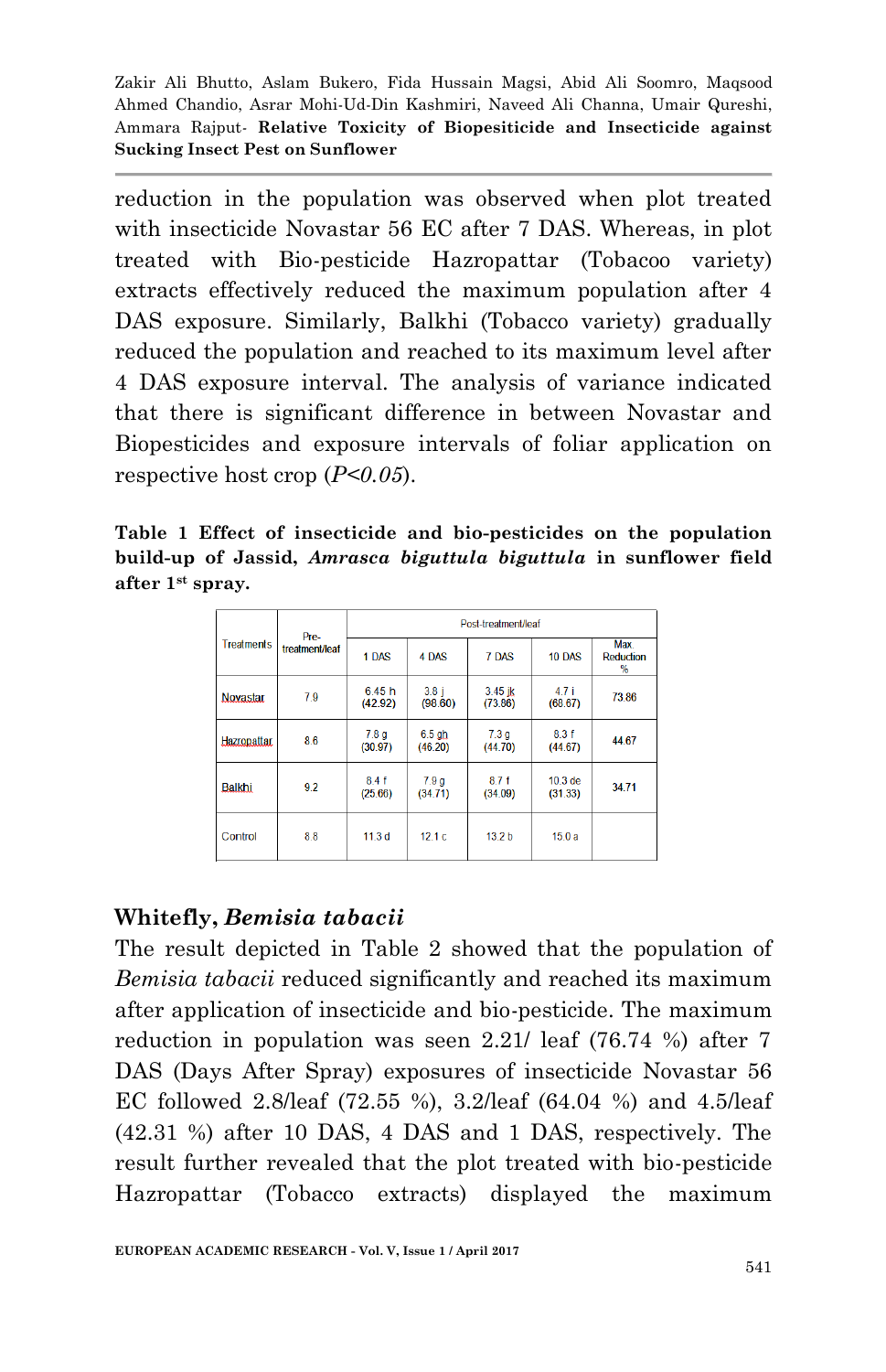population reduction 5.1/leaf (46.32 %) after 7 DAS (Days After Spray) followed by 5.9/leaf (42.16 %), 5.3/leaf (40.45 %) and 6.2 (20.51 %) after 10 DAS, 4 DAS and 1 DAS, respectively. Similarly, bio-pesticide Balkhi (Tobacoo extract) was exposed that the maximum reduction in population was obtained 5.8/leaf (38.95 %) after 7 DAS (Days After Spray) in the plot treated with Balkhi followed, 6.4/leaf (37.25 %), 5.9 (33.71 %) and after 6.6/leaf (15.38 %) after 10 DAS, 4 DAS and 1 DAS, respectively.

It is observed that the findings of present study showed that the maximum reduction in the population was obtained when plot treated with insecticide Novastar 56 EC after 7 DAS. However the plot treated with Bio-pesticide Hazropattar (Tobacoo variety) extracts indicated the maximum reduction in population was seen after 7 DAS exposure. The result further revealed that when crop treated with Balkhi (Tobacco variety) it showed that population gradually reduced and reached its maximum level after 7 DAS interval. The analysis of variance displayed that there is significant difference between insecticide and Bio-pesticides and exposure intervals of foliar application on respective host crop (*P<0.05*).

**Table 2 Effect of insecticide and bio-pesticides on the population build-up of Whitefly, Bemisia tabacci in sunflower field after 1st spray.**

| <b>Treatments</b> | Pre-<br>treatment/leaf | Post-treatment/leaf |                              |                              |                              |                        |  |  |
|-------------------|------------------------|---------------------|------------------------------|------------------------------|------------------------------|------------------------|--|--|
|                   |                        | 1 DAS               | 4 DAS                        | 7 DAS                        | 10 DAS                       | Max.<br>Reduction<br>% |  |  |
| <b>Novastar</b>   | 7.4                    | 4.5i<br>(42.31)     | 3.2 i<br>(64.04)             | 2.21k<br>(76.74)             | 2.8 jk<br>(72.55)            | 76.74                  |  |  |
| Hazropattar       | 6.8                    | $6.2$ ef<br>(20.51) | $5.3$ $gh$<br>(40.45)        | 5.1 <sub>q</sub><br>(46.32)  | 5.9 <sub>ef</sub><br>(42.16) | 46.32                  |  |  |
| Balkhi            | 7.2                    | 6.6e<br>(15.38)     | 5.9 <sub>ef</sub><br>(33.71) | 5.8 <sub>fa</sub><br>(38.95) | 6.4ef<br>(37.25)             | 38.95                  |  |  |
| Control           | 6.7                    | 7.8 <sub>d</sub>    | 8.9c                         | 9.5 ab                       | 10.2a                        |                        |  |  |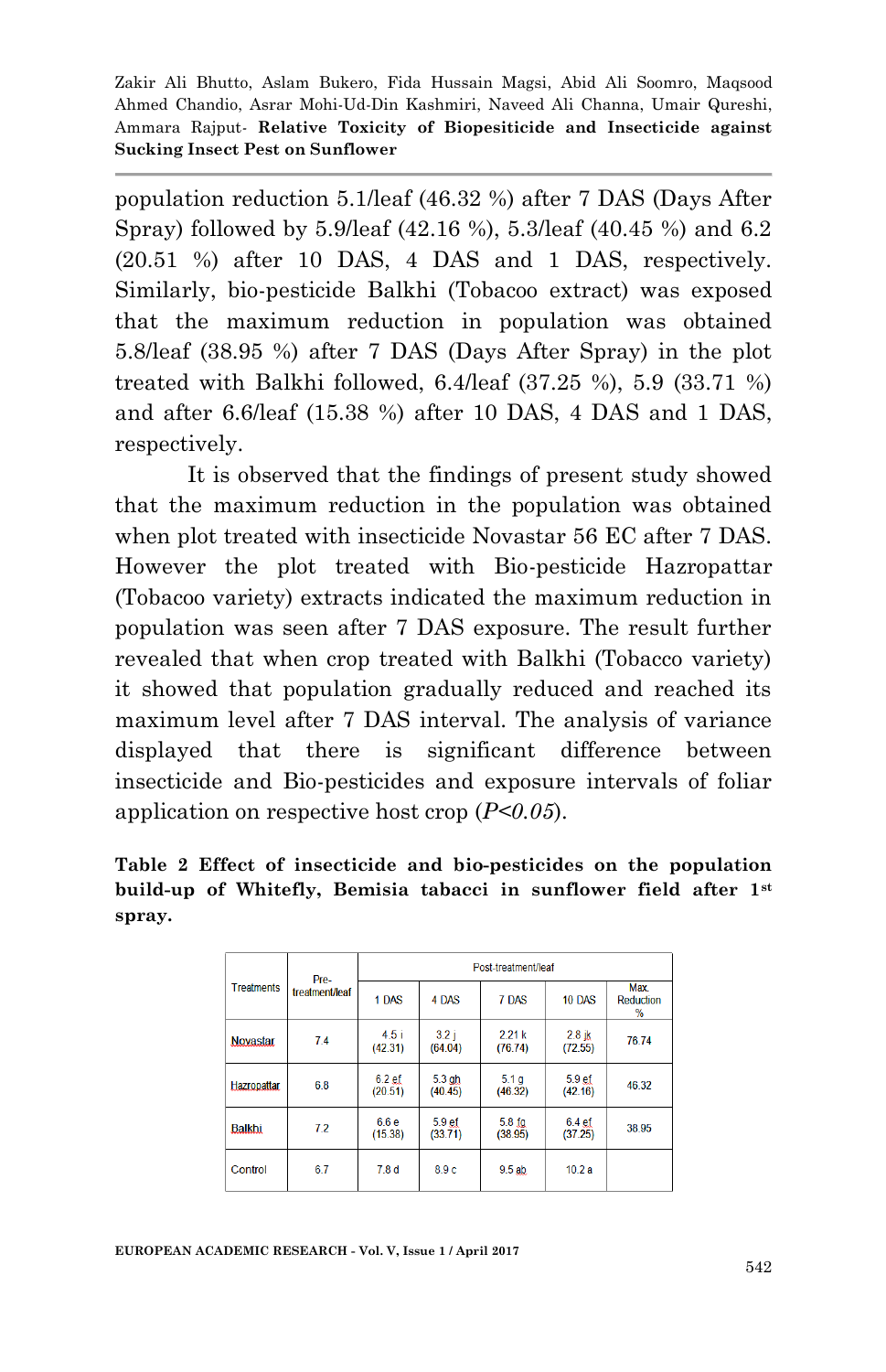#### **Thrip,** *Thrip tabacii*

The result described in Table 3 revealed that the population of *Thrip tabacii* gradually declined after the exposure of both insecticide as well as bio-pesticides after different interval periods. The population significantly reduced and reached at maximum level 5.8/leaf (71.17 %) after 7 DAS (Days After Spray) when crop treated with insecticide Novastar 56 EC followed 7.6/leaf (66.67 %), 7.1/leaf (62.43 %) and 9.91/leaf (43.05 %) after 10 DAS, 4 DAS and 1 DAS, respectively. The data further depicted that the foliar application of bio-pesticide Hazropattar (Tobacco extracts) reduced maximum population 10.13/leaf (46.40 %) after 4 DAS (Days After Spray) followed by 11.16/leaf (44.53 %), 13.88/leaf (39.12 %) and 12.56 (27.82 %) after 7 DAS, 10 DAS and 1 DAS, respectively. The plot treated with bio-pesticide Balkhi (Tobacco extract) was showed that the population gradually reduced and reached it maximum limit 14.02/leaf (25.82 %) after 4 DAS (Days After Spray) followed, 17.75/leaf (22.15 %), 16.3 (18.99 %) and 14.3/leaf (17.82 %) after 10 DAS, 7 DAS and 1 DAS, respectively.

It is examined that the findings of present result displayed that the population of Thrip gradually declined when plot treated with insecticide Novastar 56 EC and reached its maximum reduction position after 7 DAS exposure intervals. Therefore, the plot treated with Bio-pesticide Hazropattar (Tobacoo variety) extracts showed the population gradually reduced and reached maximum level after 4 DAS exposure. The data further revealed that the population of Thrip gradually reduced and reached its maximum level after 7 DAS exposure of bio-pesticide Balkhi (Tobacco variety) in sunflower crop. The analysis of variance showed that there is significant difference between insecticide and Bio-pesticides at different intervals (*P<0.05*).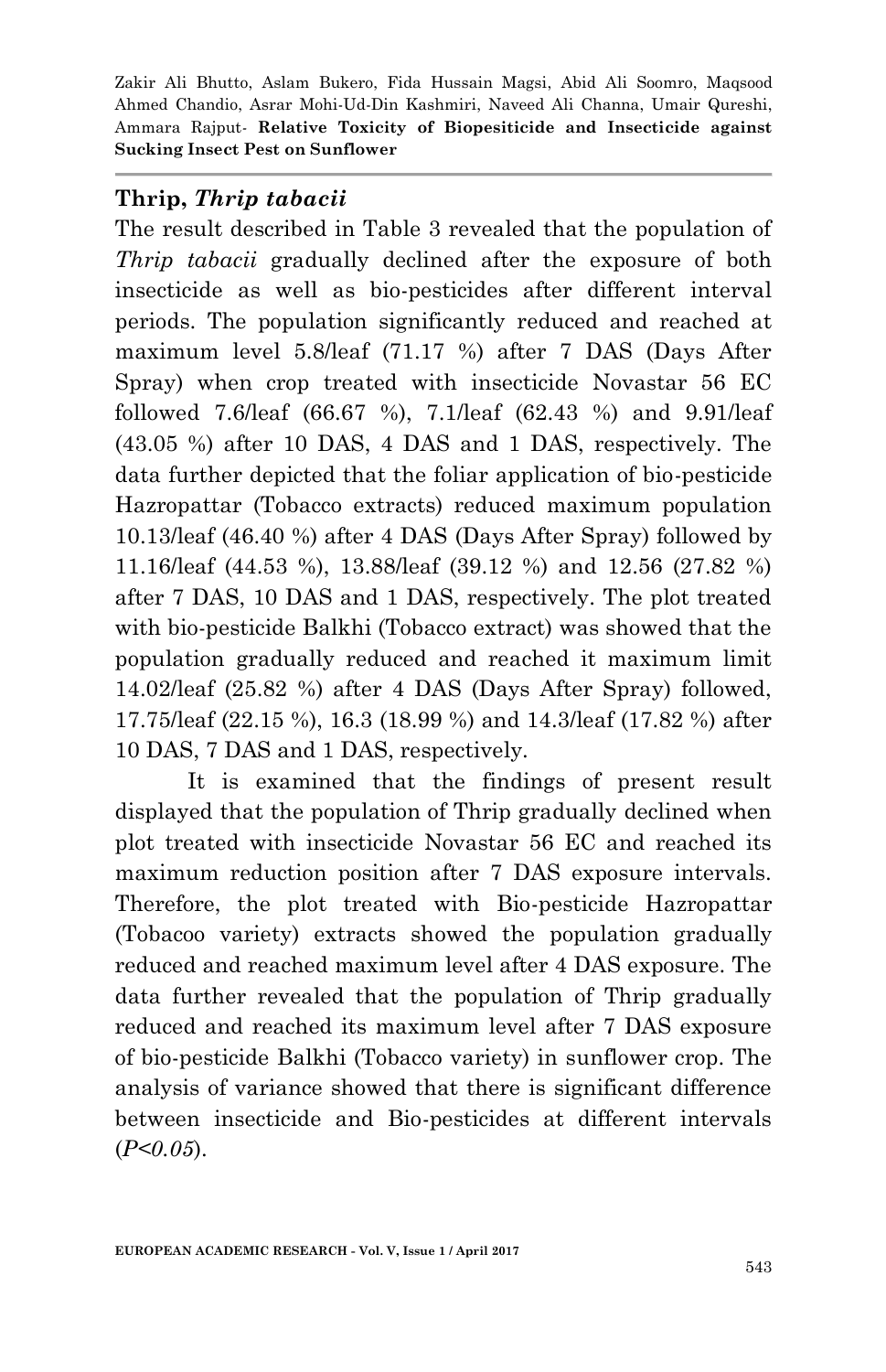| <b>Treatments</b>  |                        | Post-treatment/leaf           |                               |                      |                     |                               |  |  |  |
|--------------------|------------------------|-------------------------------|-------------------------------|----------------------|---------------------|-------------------------------|--|--|--|
|                    | Pre-<br>treatment/leaf | 1 DAS                         | 4 DAS                         | 7 DAS                | 10 DAS              | Max.<br><b>Reduction</b><br>% |  |  |  |
| <b>Novastar</b>    | 9.91                   | 9.91 i<br>(43.05)             | $7.1$ ik<br>(62.43)           | 5.81<br>(71.17)      | 7.6i<br>(66.67)     | 71.17                         |  |  |  |
| <b>Hazropattar</b> | 17.2                   | $12.56$ gh<br>(27.82)         | 10.13 <sub>g</sub><br>(46.40) | 11.16 $g$<br>(44.53) | 13.88 f<br>(39.12)  | 46.40                         |  |  |  |
| Balkhi             | 17.2                   | 14.3 <sub>ef</sub><br>(17.82) | 14.02 e<br>(25.82)            | 16.3d<br>(18.99)     | 17.75 cd<br>(22.15) | 22 15                         |  |  |  |
| Control            | 152                    | $17.4$ cd                     | 189c                          | 20,12 h              | 228a                |                               |  |  |  |

|  |  |  |                                                                                         |  | Table 3 Effect of insecticide and bio-pesticides on the population |
|--|--|--|-----------------------------------------------------------------------------------------|--|--------------------------------------------------------------------|
|  |  |  | build-up of Thrip, <i>Thrip tabacii</i> in sunflower field after 1 <sup>st</sup> spray. |  |                                                                    |

## **Effect of insecticide and bio-pesticides on sucking insect pests after second spray in Sunflower.**

#### **Jassid,** *Amrasca biguttula biguttula*

The data depicted in Table 4 displayed that after  $2<sup>nd</sup>$  spray maximum reduction in the population of *A. b. biguttula* was observed 4.22/leaf (70.69 %) after 7 DAS (Days After Spray) exposure of insecticide Novastar 56 EC followed by 4.21/leaf (69.82 %), 5.2/leaf (64.75 %) and 7.12/leaf (47.65 %) after 4 DAS, 10 DAS and 1 DAS, respectively. The plot treated with biopesticides Hazropattar (Tobacco extracts) exposed the maximum reduction in the population was observed 7.6/leaf (45.52 %) after 4 DAS (Days After Spray) followed by 8.2/leaf (43.06 %), 9.4/leaf (36.27 %) and 9.35 (31.25 %) after 7 DAS, 10 DAS and 1 DAS, respectively. Therefore, another bio pesticide Balkhi was tested that displayed maximum reduction in population was 8.5/leaf (39.07 %) after 4 DAS (Days After Spray) followed by 9.91/leaf (31.18 %), 9.75 (28.31 %) and 11.2/leaf (24.07 %) after 7 DAS, 1 DAS and 10 DAS, respectively.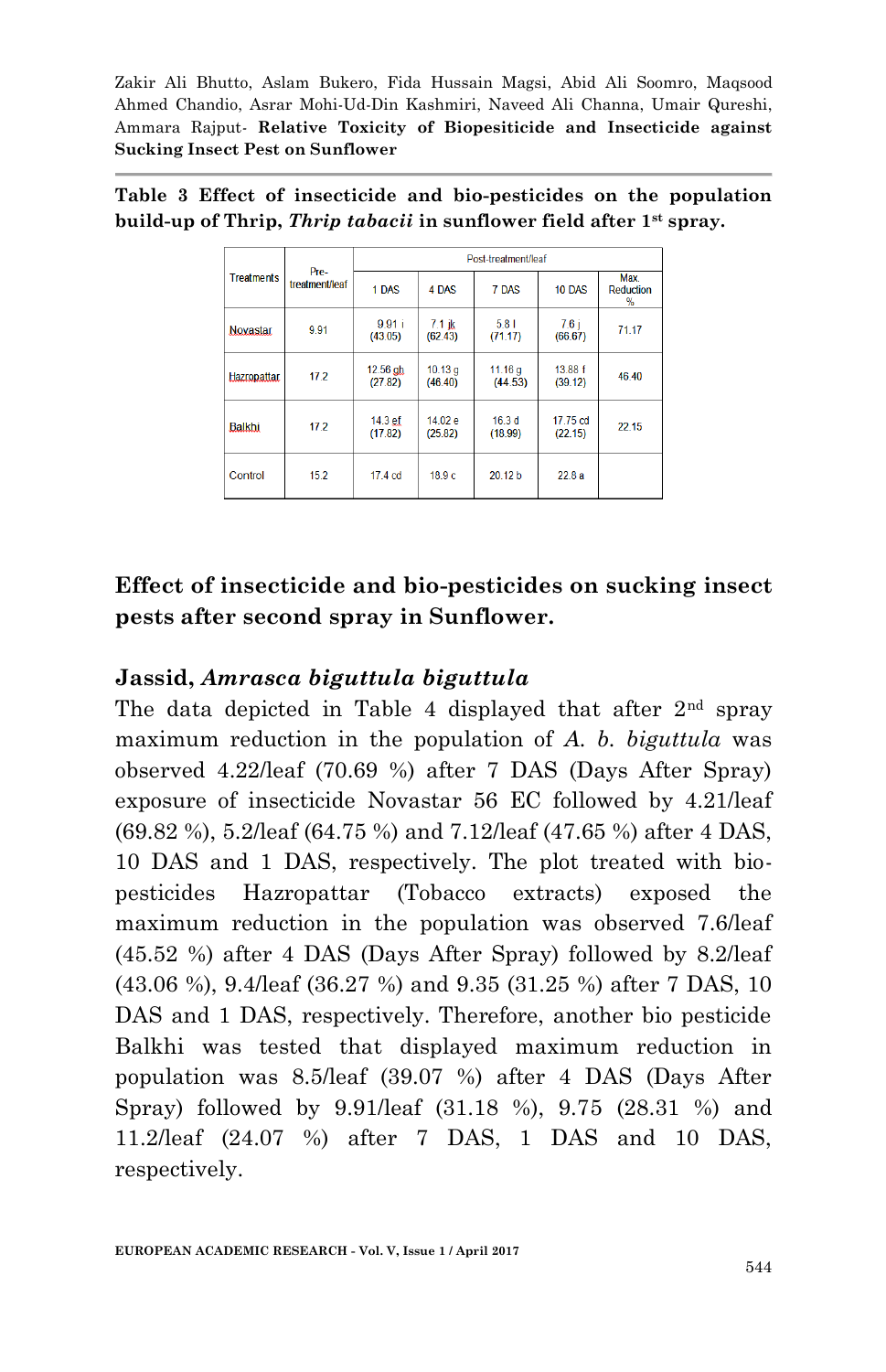The result presented above it was observed that the population of Jassid gradually reduced and reached its maximum limit when plot sprayed with insecticide Novastar 56 EC after 7 DAS exposure intervals. The bio-pesticide Hazropattar (Tobacoo variety) extracts significantly reduced population after 4 DAS exposure and reached at maximum level of reduction. The plot treated with bio-pesticide Balkhi (Tobacco variety) gradually declined the population and reached to its maximum level after 4 DAS exposure interval. The analysis of variance indicated that there is significant difference between insecticide and biopesticides and interval periods. (*P<0.05*).

**Table 4 Effect of insecticide and bio-pesticides on the population build-up of Jassid,** *Amrasca biguttula biguttula* **in sunflower field after 2nd spray.**

| <b>Treatments</b>  | Pre-<br>treatment/leaf | Post-treatment/leaf |                      |                              |                             |                           |  |  |
|--------------------|------------------------|---------------------|----------------------|------------------------------|-----------------------------|---------------------------|--|--|
|                    |                        | 1 DAS               | 4 DAS                | 7 DAS                        | 10 DAS                      | Max.<br>Reduction<br>$\%$ |  |  |
| <b>Novastar</b>    | 8                      | 7.12g<br>(47.65)    | $4.21$ ii<br>(69.82) | 4.22i<br>(70.69)             | 5.2 <sub>h</sub><br>(64.75) | 70.69                     |  |  |
| <b>Hazropattar</b> | 11.9                   | 9.35 de<br>(31.25)  | 7.6 fq<br>(45.52)    | 8.2 f<br>(43.06)             | $9.4$ de<br>(36.27)         | 45.52                     |  |  |
| <b>Balkhi</b>      | 12.14                  | 9.75d<br>(28.31)    | 8.5<br>(39.07)       | 9.91 <sub>d</sub><br>(31.18) | 11.2c<br>(24.07)            | 39.07                     |  |  |
| Control            | 16.78                  | 13.6 ab             | 13.95 ab             | 14.4a                        | 14.75 a                     |                           |  |  |

## **Whitefly,** *Bemisia tabacii*

The result prescribed in Table 5 indicated that the *Bemisia tabacii* gradually reduced after foliar application of insecticide and bio-pesticide. The maximum population reduction 3.55/leaf (77.67 %) was found after 7 DAS (Days After Spray) in the plot treated with insecticide Novastar 56 EC followed by 4.05/leaf (74.45 %), 5.8/leaf (62.21 %) and 7.82/leaf (48.04 %) after 10 DAS, 4 DAS and 1 DAS, respectively. The result further depicted that the plot treated with bio-pesticide Hazropattar (Tobacco extract) showed the maximum reduction in population was recorded 8.45/leaf (44.95 %) after 4 DAS (Days After Spray)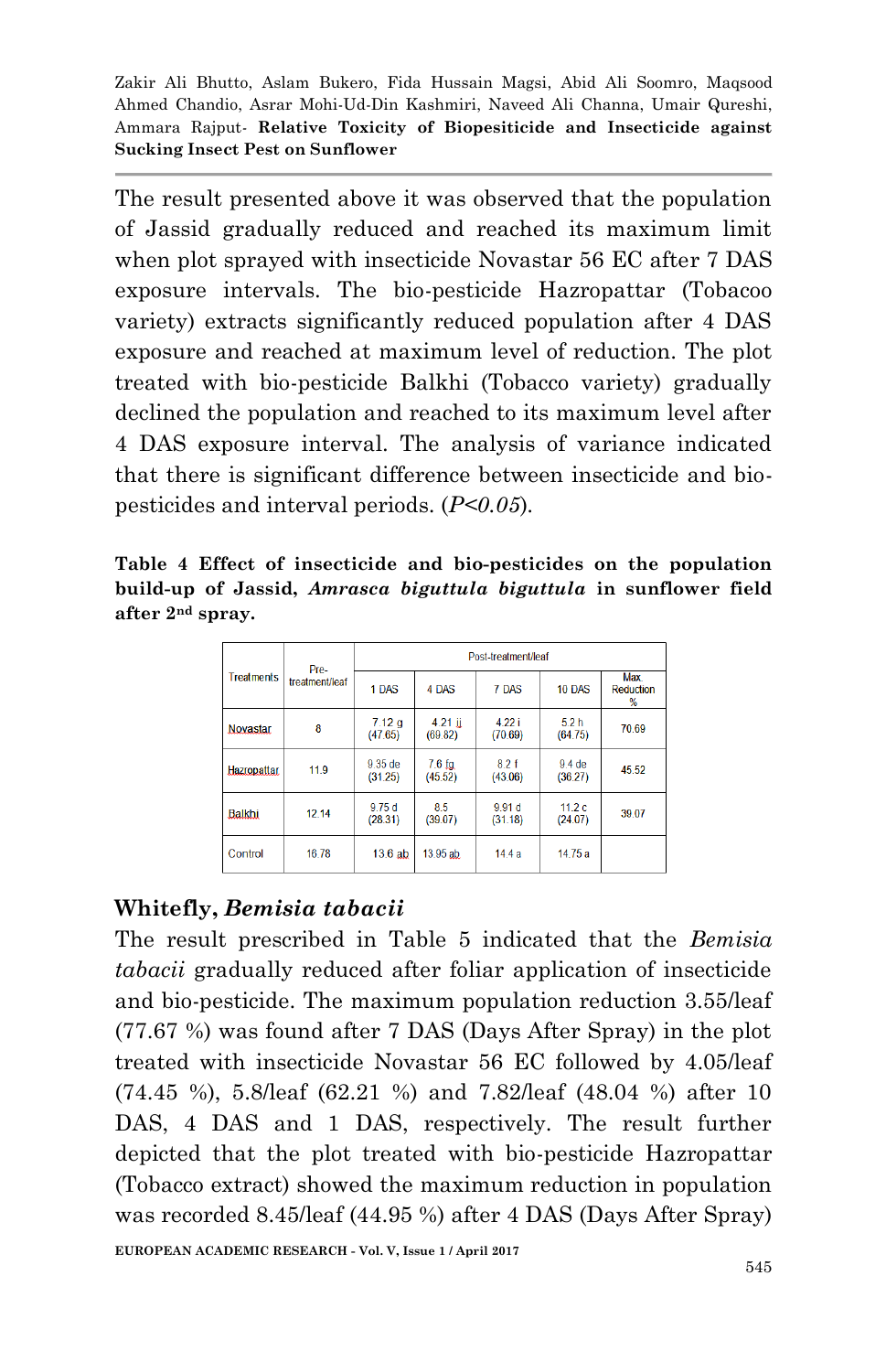exposure intervals followed by 8.91/leaf (43.96 %), 9.45/leaf (40.38 %) and 10.19 (27.51 %) after 7 DAS, 10 DAS and 1 DAS, respectively. Another exposure of bio-pesticide Balkhi (Tobacoo extract) displayed the maximum reduction in population was 9.2/leaf (38.87 %) after 1 DAS (Days After Spray) in the plot treated with Balkhi followed by 11.05/leaf (28.01 %), 11.6 (27.04 %) and after 12.65/leaf (20.19 %) after 4 DAS, 7 DAS and 10 DAS, respectively.

The findings of present study indicated that the population of whitefly gradually declined after exposure of insecticide Novastar 56 EC and reached its maximum reduction level after 7 DAS interval periods. The plot treated with biopesticide Hazropattar (Tobacco variety) extracts indicated the maximum reduction in population was seen after 7 DAS exposure intervals. The result further depicted that that when crop treated with Balkhi (Tobacco variety) it showed that population gradually reduced and reached its maximum level after 1 DAS interval periods. The analysis of variance showed that there is significant difference between insecticide and Biopesticides and exposure intervals of foliar application on respective host crop (*P<0.05*).

|        |  | Table 5 Effect of insecticide and bio-pesticides on the population              |  |  |  |  |
|--------|--|---------------------------------------------------------------------------------|--|--|--|--|
|        |  | build-up of Whitefly, Bemisia tabaccii in sunflower field after 2 <sup>nd</sup> |  |  |  |  |
| spray. |  |                                                                                 |  |  |  |  |

| <b>Treatments</b>  | Pre-<br>treatment/leaf | Post-treatment/leaf         |                     |                    |                               |                        |  |  |
|--------------------|------------------------|-----------------------------|---------------------|--------------------|-------------------------------|------------------------|--|--|
|                    |                        | 1 DAS                       | 4 DAS               | 7 DAS              | 10 DAS                        | Max.<br>Reduction<br>% |  |  |
| <b>Novastar</b>    | 9.1                    | 7.82f<br>(48.04)            | 5.8q<br>(62.21)     | 3.55 hi<br>(43.96) | 4.05h<br>(74.45)              | 74.45                  |  |  |
| <b>Hazropattar</b> | 12.3                   | 10.91 cd<br>(27.51)         | 8.45 de<br>(44.95)  | 8.91 de<br>(43.96) | 9.45d<br>(40.38)              | 44.95                  |  |  |
| Balkhi             | 10.2                   | 9.2 <sub>d</sub><br>(38.87) | 11.05 bc<br>(28.01) | 11.6 bc<br>(27.04) | 12.65 <sub>b</sub><br>(20.19) | 38.87                  |  |  |
| Control            | 14.88                  | 1505a                       | 15.35a              | 15.9a              | 15.85a                        |                        |  |  |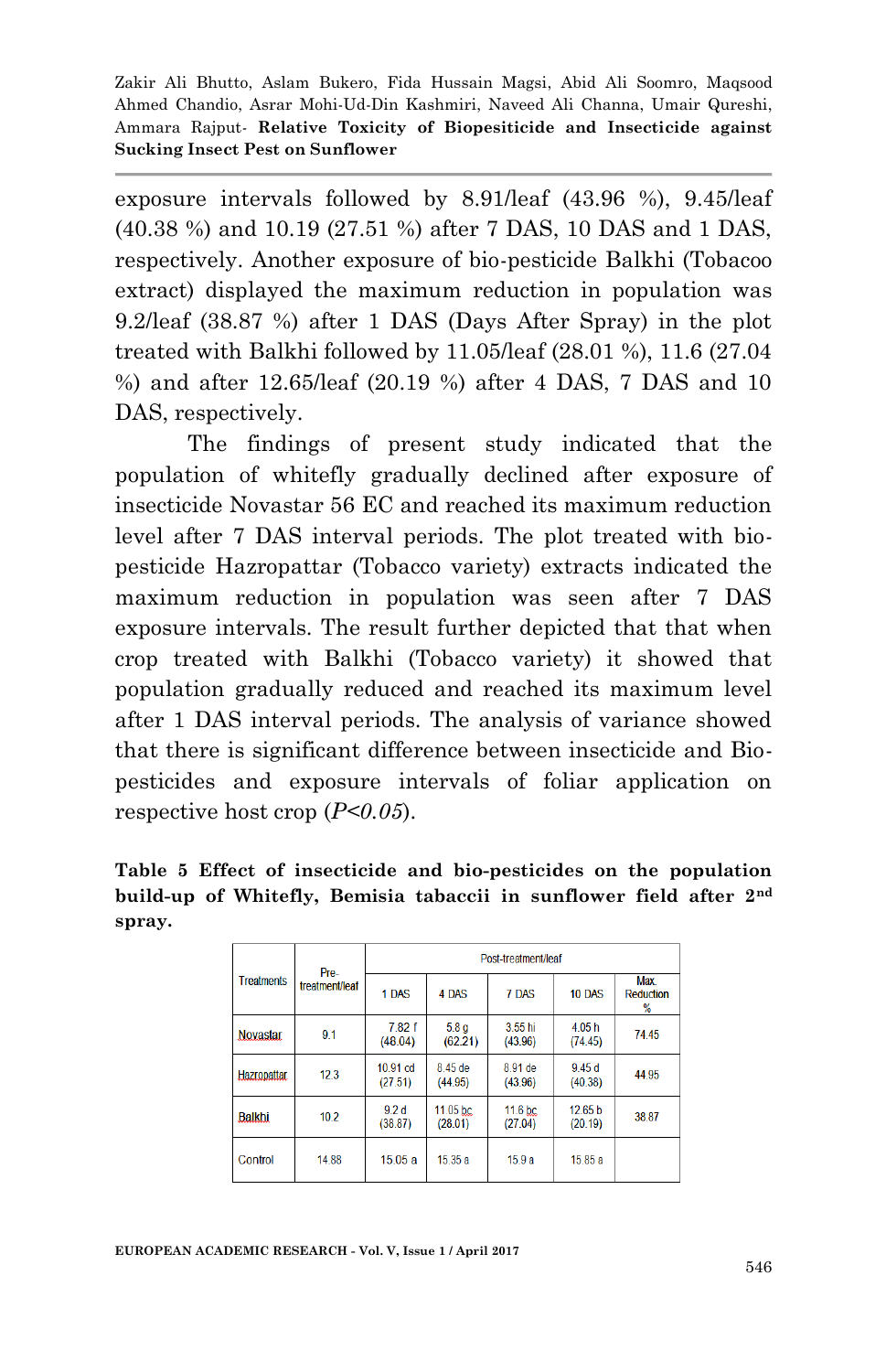#### **Thrip,** *Thrip tabacii*

The data presented in Table 6 showed that the *Thrip tabacii* reduced gradually after the foliar application of insecticide and bio-pesticides at varying interval periods. The population effectively reduced after exposure of insecticide Novastar 56 EC and reached at maximum level 5.1/leaf (76.39 %) after 7 DAS (Days After Spray) interval period followed by 6.2/leaf (72.07 %), 6.5/leaf (68.97 %) and 10.23/leaf (50.46 %) after 10 DAS, 4 DAS and 1 DAS, respectively. The result further revealed that the foliar application of bio-pesticide Hazropattar (Tobacco extracts) reduced population gradually and reached its maximum level 11.22/leaf (46.44 %) after 4 DAS (Days After Spray) followed by 12.34/leaf (42.87 %), 13.21/leaf (40.50 %) and 14.4 (30.27 %) after 7 DAS, 10 DAS and 1 DAS, respectively. The result further depicted that plot treated with bio-pesticide Balkhi (Tobacoo extract) showed that the population significantly declined and reached its maximum level 16.78/leaf (22.31 %) after 7 DAS (Days After Spray) followed by 16.33/leaf (22.05 %), 17.78/leaf (19.91 %) and 17.4 (15.74 %) after 4 DAS, 10 DAS and 1 DAS, respectively.

It is observed that that the findings of present result showed that the maximum reduction in the population was obtained when plot treated with insecticide Novastar 56 EC and reached its maximum reduction limit after 7 DAS interval periods. Therefore, the plot treated with Bio-pesticide Hazropattar (Tobacoo variety) extracts showed the population gradually reduced and reached maximum reduction level after 4 DAS exposure of foliar application. The plot treated with biopesticide Balkhi (Tobacco variety) showed maximum population reduction after 7 DAS interval period. The analysis of variance showed that there is significant difference between insecticide and Bio-pesticides at different intervals (*P<0.05*).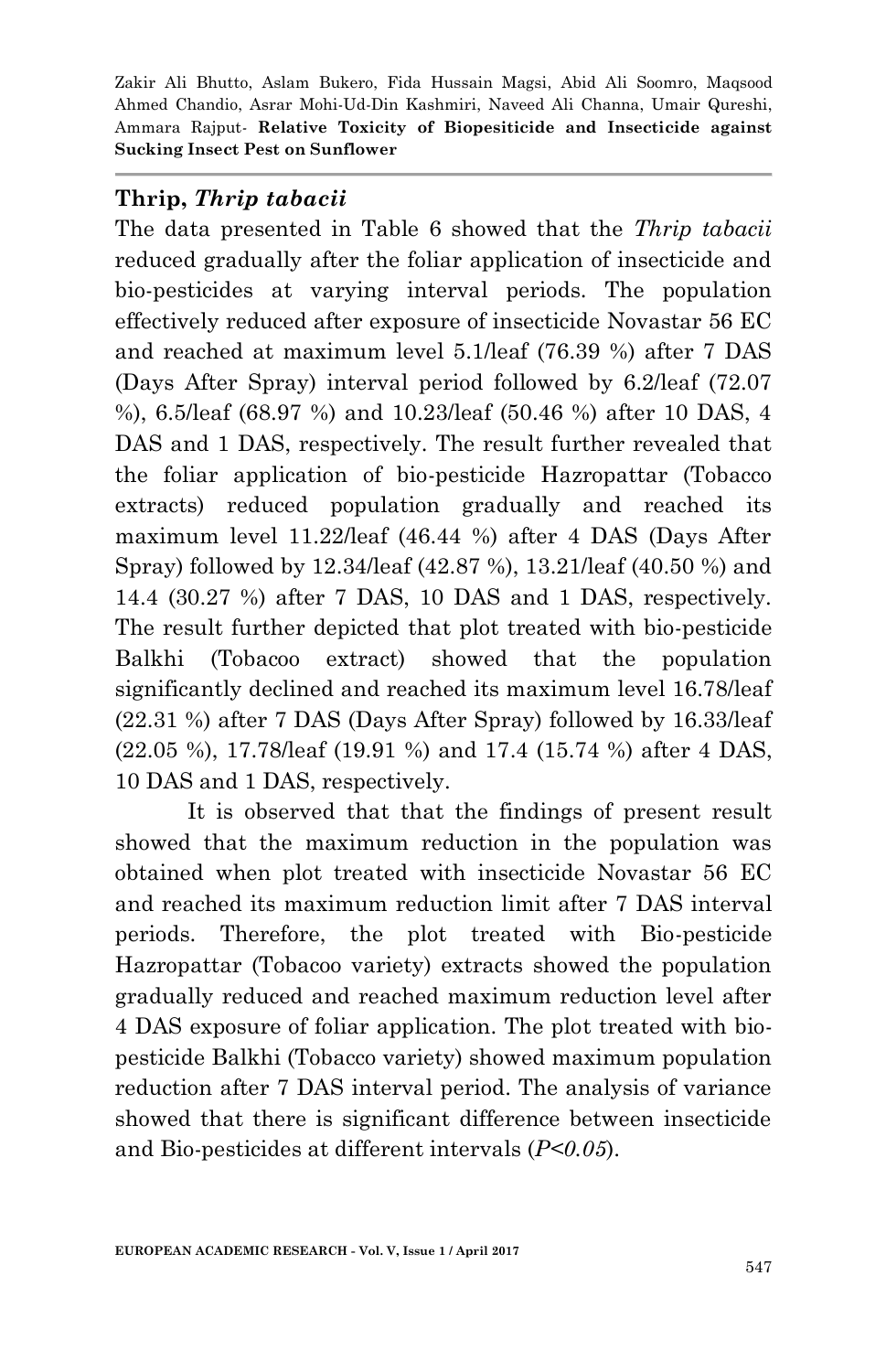| <b>Treatments</b>  | Pre-<br>treatment/leaf | Post-treatment/leaf |                     |                     |                     |                                  |  |  |
|--------------------|------------------------|---------------------|---------------------|---------------------|---------------------|----------------------------------|--|--|
|                    |                        | 1 DAS               | 4 DAS               | 7 DAS               | 10 DAS              | Max.<br><b>Reduction</b><br>$\%$ |  |  |
| <b>Novastar</b>    | 14.5                   | 10.23 e<br>(50.46)  | 65f<br>(68.97)      | 51h<br>(76.39)      | $6.2$ fg<br>(72.07) | 76.39                            |  |  |
| <b>Hazropattar</b> | 1745                   | 14.4c<br>(30.27)    | 11.22 de<br>(46.44) | 12.34 d<br>(42.87)  | 13.21 cd<br>(40.50) | 46.44                            |  |  |
| Balkhi             | 19.22                  | 17.4a<br>(15.74)    | 16.33 ab<br>(22.05) | 16.78 ab<br>(22.31) | 17.78 a<br>(19.91)  | 22.31                            |  |  |
| Control            | 24 23                  | 20.65               | 20.95               | 216                 | 222                 |                                  |  |  |

**Table 6 Effect of insecticide and bio-pesticides on the population build-up of Thrip,** *Thrip tabacii* **in sunflower field after 2nd spray.**

#### **Crop yield**

The yield of sunflower obtained in the plots treated with insecticide and bio-pesticides after first and 2nd spray (Fig. I). The maximum average yield obtained 33 Kg/ plot in the plot treated with insecticide Novastar 56 EC followed by 23, 21 and 15 kg/plot treated with bio-pesticide Hazropattar (Tobacco variety) and Balkhi (Tobacco variety) and Control (Untreated), respectively. The analysis of variance showed that there is significant difference in yield obtained from plot treated with insecticide and bio-pesticides (*P<0.05*).





**EUROPEAN ACADEMIC RESEARCH - Vol. V, Issue 1 / April 2017**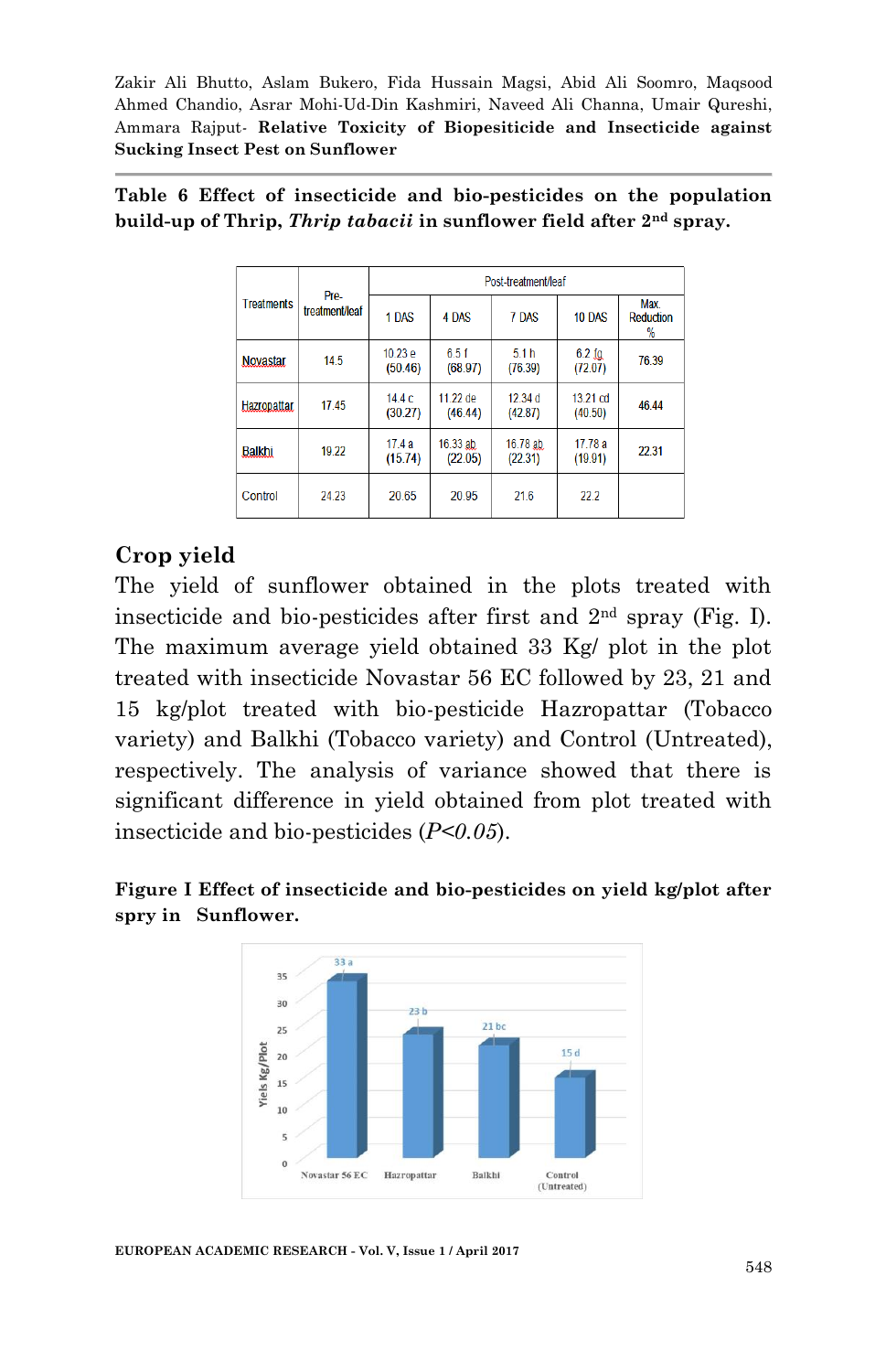#### **DISCUSSION**

After first foliar application of insecticide and bio-pesticide against insect pest of Sunflower crop. The result revealed that the maximum reduction in the population of jassid was observed when plot treated with insecticide Novastar 56 EC after 7 DAS. Whereas, in plot treated with Bio-pesticide Hazropattar (Tobacoo variety) extracts effectively reduced the maximum population after 4 DAS exposure. Similarly, Balkhi (Tobacco variety) gradually reduced the population and reached to its maximum level after 4 DAS exposure interval. It is observed that the findings of present study showed that the maximum reduction in the population of whitefly was obtained when plot treated with insecticide Novastar 56 EC after 7 DAS. However the plot treated with Bio-pesticide Hazropattar (Tobacoo variety) extracts indicated the maximum reduction in population was seen after 7 DAS exposure. The result further revealed that when crop treated with Balkhi (Tobacco variety) it showed that population gradually reduced and reached its maximum level after 7 DAS interval. It is examined that the findings of present result displayed that the population of Thrip gradually declined when plot treated with insecticide Novastar 56 EC and reached its maximum reduction position after 7 DAS exposure intervals. Therefore, the plot treated with Biopesticide Hazropattar (Tobacoo variety) extracts showed the population gradually reduced and reached maximum level after 4 DAS exposure. The data further revealed that the population of Thrip gradually reduced and reached its maximum level after 7 DAS exposure of bio-pesticide Balkhi (Tobacco variety) in sunflower crop. After Second foliar application of insecticide and bio-pesticide against insect pest of Sunflower crop. The result presented above it was observed that the population of Jassid gradually reduced and reached its maximum limit when plot sprayed with insecticide Novastar 56 EC after 7 DAS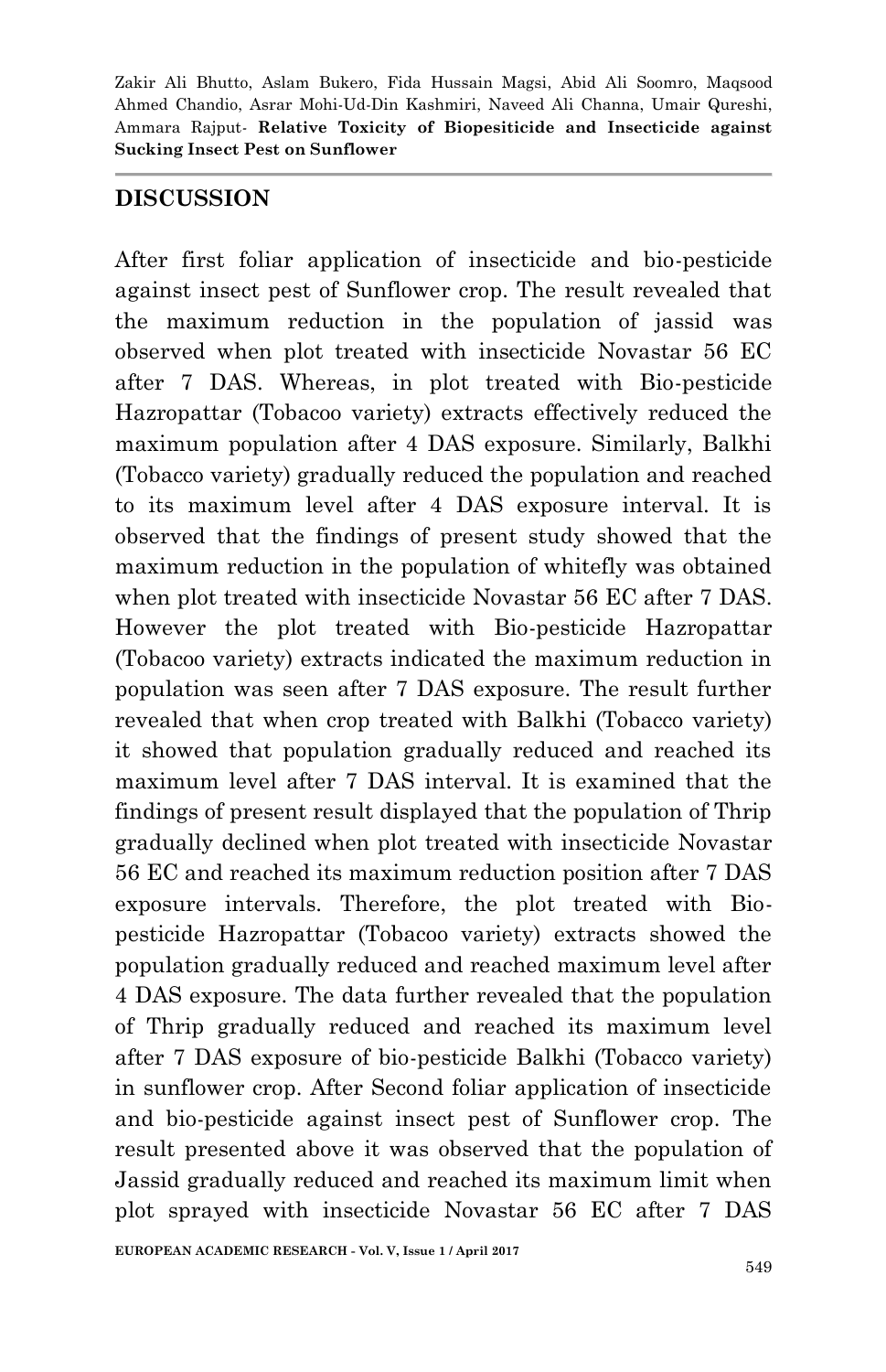exposure intervals. The bio-pesticide Hazropattar (Tobacoo variety) extracts significantly reduced population after 4 DAS exposure and reached at maximum level of reduction. The plot treated with bio-pesticide Balkhi (Tobacco variety) gradually declined the population and reached to its maximum level after 4 DAS exposure interval. The findings of present study indicated that the population of whitefly gradually declined after exposure of insecticide Novastar 56 EC and reached its maximum reduction level after 7 DAS interval periods. The plot treated with bio-pesticide Hazropattar (Tobacco variety) extracts indicated the maximum reduction in population was seen after 7 DAS exposure intervals. The result further depicted that that when crop treated with Balkhi (Tobacco variety) it showed that population gradually reduced and reached its maximum level after 1 DAS interval periods. It is observed that that the findings of present result showed that the maximum reduction in the population was obtained when plot treated with insecticide Novastar 56 EC and reached its maximum reduction limit after 7 DAS interval periods. Therefore, the plot treated with Bio-pesticide Hazropattar (Tobacoo variety) extracts showed the population gradually reduced and reached maximum reduction level after 4 DAS exposure of foliar application. The plot treated with biopesticide Balkhi (Tobacco variety) showed maximum population reduction after 7 DAS interval period. The yield of sunflower obtained in the plots treated with insecticide and bio-pesticides after first and 2nd spray. The maximum average yield obtained in the plot treated with insecticide Novastar 56 EC followed by bio-pesticide Hazropattar (Tobacco variety) and Balkhi (Tobacco variety) and Control (Untreated), respectively.

Our findings have more or less agreements with [10] who reported that Neem seed water extract concentration was 3% and Neem oil at 2% against sucking complex on cotton. Population of *Bemisia tabaci*, *Amrasca biguttula biguttula*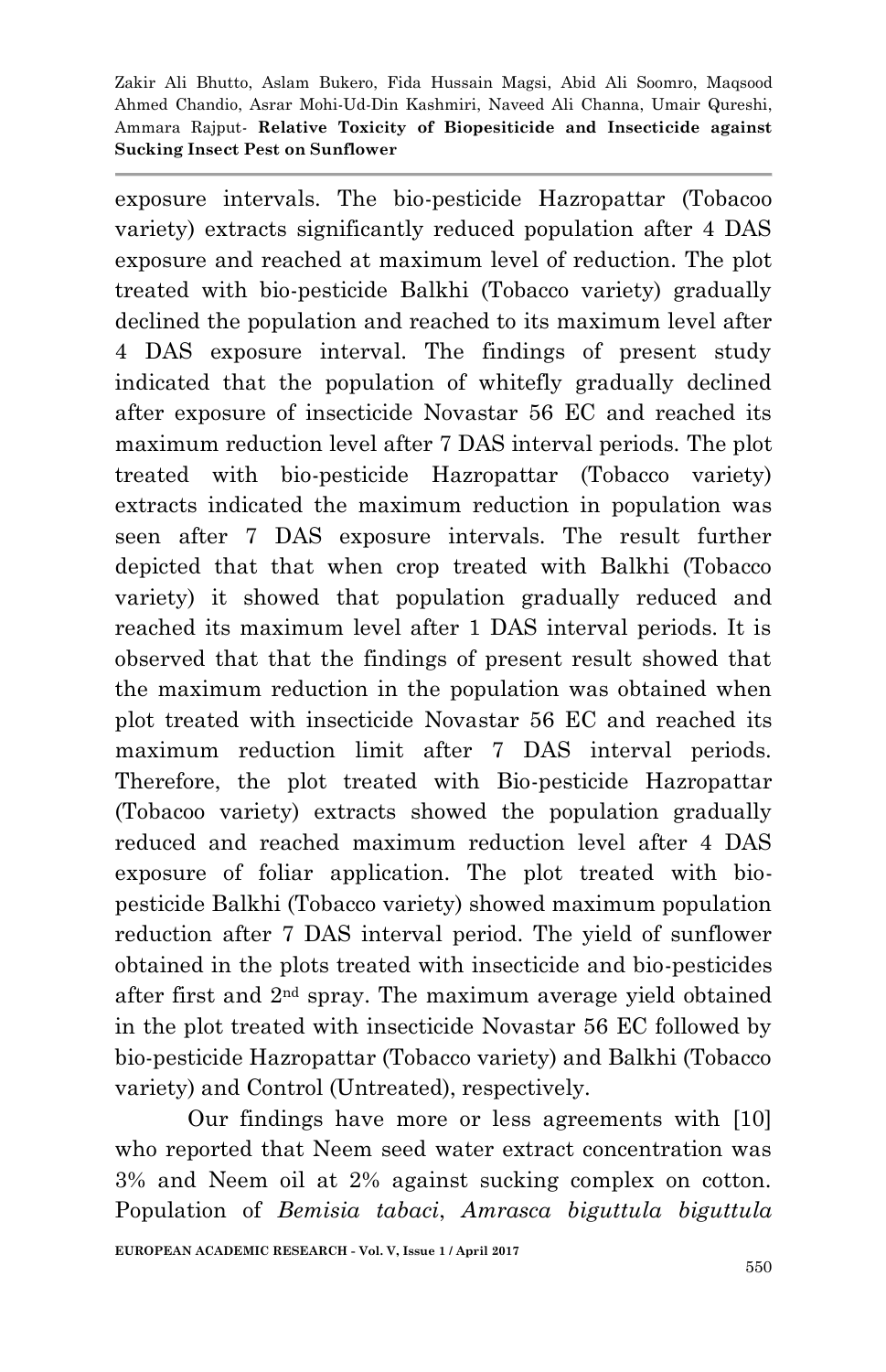*ishida* and *Thrips tabaci* was reduced up to 168 hours after spray but their efficacy vanished up to 336 hours after spray. In this experiment the chemical Baythroid TM was most effective in 1st day and also remained effective up to 336 hours in this experiment. [6] tested Garlic, Neem oil Datura and Eucalyptus, against *Amrasca biguttula biguttula* Ishida, *Thrips tabaci* and *Bemisia tabci*. These plants extracts were tested in Bt cotton and result was checked after treatment in 24hr, 72hr, 168hr, and 240 hours. Among all extracts Datura gave successful results against sucking complex pest on cotton crop. Garlic, Neem oil and Eucalyptus also gave better results which compared to untreated plots. In this experiment, when two intervals of spray of plant material Datura and neem were used it showed very effective results against White fly, Jassid and Thrips as compared to Eucalyptus and Garlic. [2] reported that his experiment two botanical extracts were used Parthenium hystophorous 5% and Datura alba 5% which were compared with synthetic insecticide imidaclorprid (250 g/acre i.e..). After treatment *Bemisia tabaci* was minimum recorded on leaf/plant in imidaclorprid plots. Where P. hystophorous and D. alba also gave an effective control against *Bemisia tabci*. The study recommends the use of *P. hystophorous* and *D. alba* extracts for the better management of *Bemisia tabaci* in cotton crop.

## **CONCLUSION**

The maximum reduction in the population of Jassid, Whitefly and Thrip was recorded in the plot treated with insecticide after 7 DAS, 4 DAS, 10 DAS and 1 DAS interval periods, respectively.

The maximum reduction in the population of Jassid, Whitefly and Thrip was recorded in the plot treated with biopesticides Hazropattar (Tobacco variety) after 7 DAS, 4 DAS, 10 DAS and 1 DAS interval periods, respectively.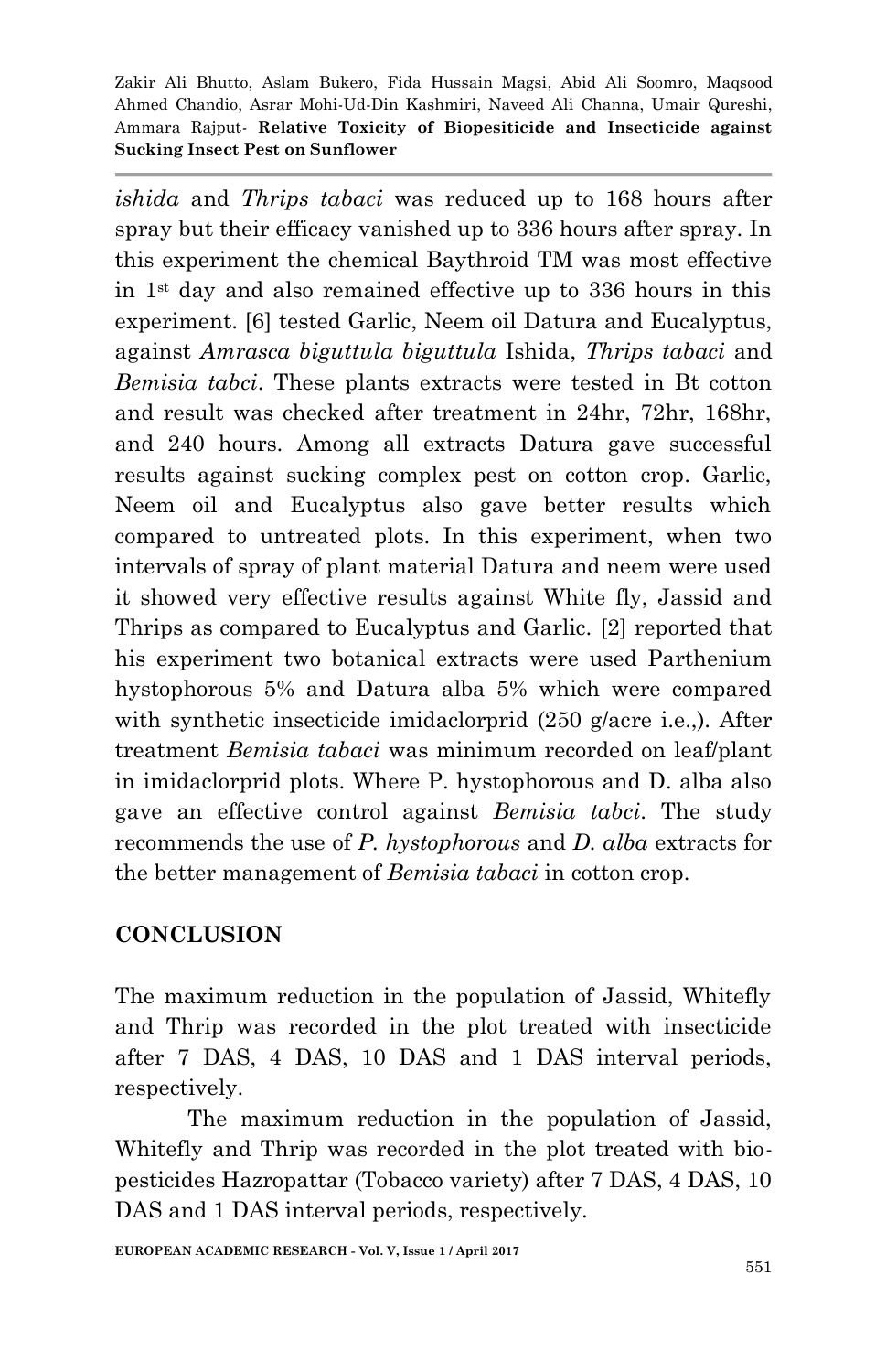The maximum reduction in the population of Jassid, Whitefly and Thrip was recorded in the plot treated with bio-pesticides Balkhi (Tobacco variety) after 7 DAS, 4 DAS, 10 DAS and 1 DAS interval periods, respectively.

The maximum sunflower yield was obtained in the plot treated with insecticide Novastar 56 EC followed by biopesticide Hazropattar and Balkhi tobacco varieties.

#### **Literature cited**

- 1. Ahmad, M., A. Rehman and R. Ahmad. 2009. Oilseed crops cultivation in Pakistan, The Daily Dawn, business & Economic Review. V. 3 I: 7 13-14.
- 2. Ali, J., Sajlogi A.R., R.A. Shah., M. Salman., A.M. Shah., S. Anwar., J. Shah., Azhar. H., I. Akbar., A.K. Khan., Saifullah., Aisha and T. Badshah. 2015. Comparison of two botanical extracts with Imidacloprid in suppressing cotton whitefly, *Bemisia tabaci* Gennadius (Hemiptera: Aleyrodidae). Jr. Entomol and Zoology studies. Vol. 3 No. 3, 215-217.
- 3. Basappa, H. 1998. Strategies for insect pest management in sunflower. In: Abstracts-International Conference on Pest and Pesticide Management for Sustainable Agriculture, 11-13 December, 1998, C.S.A. University of Agri. and Tech. Kanpur, India. V. 7 I. 11 374-378.
- 4. Burney, K.I. Ahmad and M. Aslam. 1990. Charcoal rot and important diseases of sunflower and its control. Progressive Farming 10 (6): 34-36.
- 5. Carl, D.P. 1990. Managing insect pests of Taxas Sunflower. Taxas Agricultural Extension.
- 6. Hamayoon, M.K., N. Ahmad., S.M.M. Rashide., I. Rauf, M. Ismail., and M. Tofique. 2013. Management of